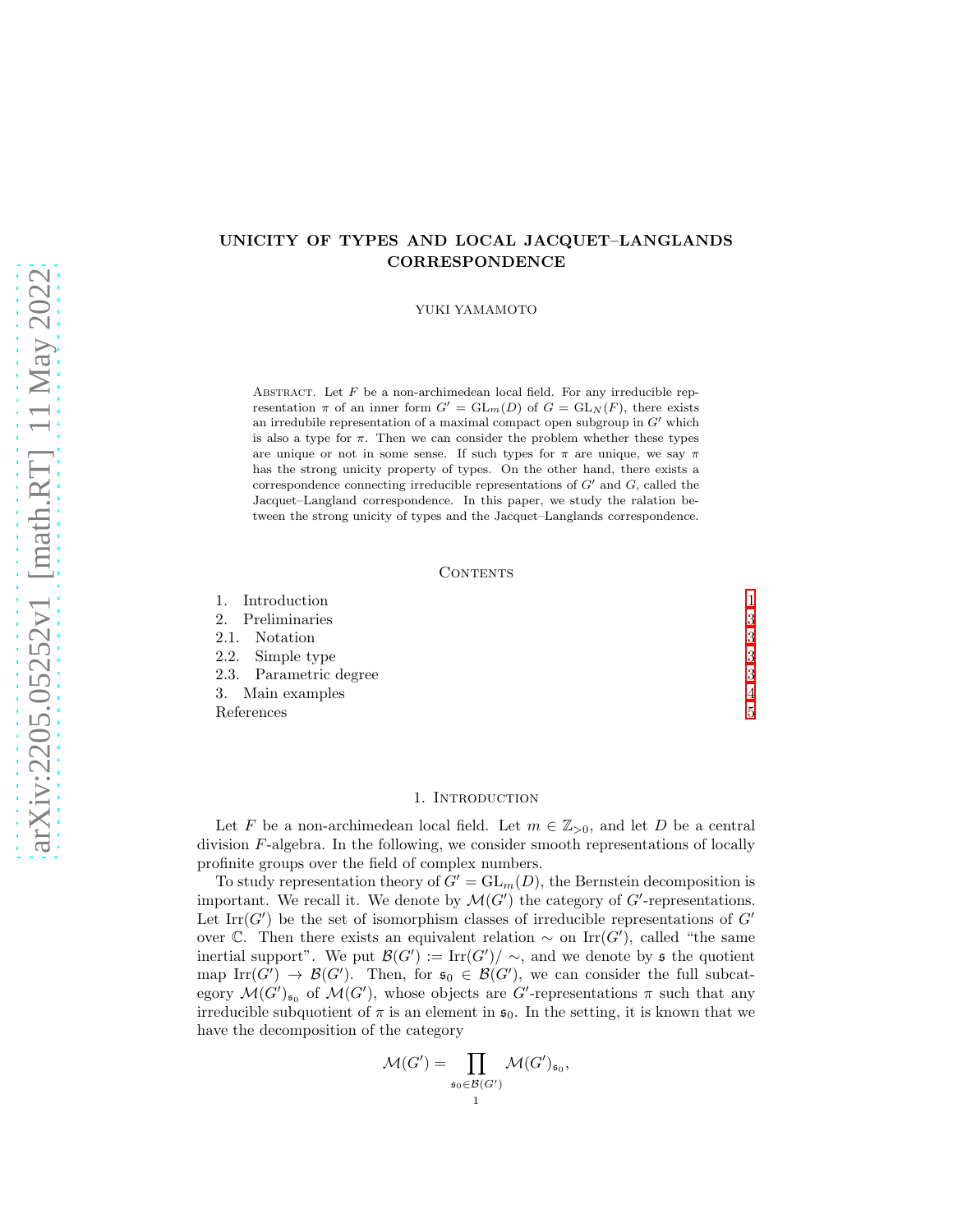#### 2 YUKI YAMAMOTO

called the Bernstein decomposition. Moreover, this decomposition is indecomposable. In this sense, the Bernstein decomposition is a concept to classify irreducible representations of  $G'$ .

As a concept connecting with the Bernstein decomposition, there exists a class of representations of some compact open subgroups in  $G'$ , called types. Let  $\mathfrak{s}_0 \in$  $\mathcal{B}(G')$ . We say a pair  $(J, \lambda)$  consisting a compact open subgroup J in G and an irreducible J-representation  $\lambda$  is an  $\mathfrak{s}_0$ -type if

$$
\pi \in \mathfrak{s}_0 \text{ if and only if } \lambda \subset \pi|_J
$$

for any  $\pi \in \text{Irr}(G')$ . Then, types are useful to examine whether an irreducible representation  $\pi$  is an element in  $\mathfrak{s}_0$  or not by studying the restriction of  $\pi$  to some compact open subgroup in  $G'$ .

For  $G' = GL_m(D)$ , for any  $\pi \in \mathcal{A}_m(D)$  there exists an  $\mathfrak{s}(\pi)$ -type. For example, Sécherre  $[8]$ ,  $[9]$ ,  $[10]$ ,  $[11]$  constructed types for  $G'$ , called simple types. It is a generalization of the construction by Bushnell–Kutzko [\[2\]](#page-4-5) for  $G = GL<sub>N</sub>(F)$  case.

Here, we can also consider another question whether for an irreducible representation  $\pi'$  of G', types for  $\pi$  are unique or not. This question is first considered in [\[4,](#page-4-6) Appendix A] to formulate the Breuil–Mézard conjecture for  $G = GL_2(\mathbb{Q}_n)$  case. For any irreducible representation  $\pi$  of  $GL_2(F)$ , Henniart calculated the number of irreducible representations  $\rho$  of  $K = GL_2(\mathfrak{o}_F)$  such that  $(K, \rho)$  is also an  $\mathfrak{s}(\pi)$ -type, where  $\mathfrak{o}_F$  is the ring of integers in F.

To generalize this problem to more general reductive group case, we introduce archetypes, defined by Latham [\[5,](#page-4-7) Definition 4.3]. We denote by  $MT(\mathfrak{s}_0)$  the set of  $\mathfrak{s}_0$ -types  $(K, \rho)$  such that K is a maximal compact open subgroup in  $G'$ . The group G acts  $MT(\mathfrak{s}_0)$  by conjugation. We call these orbits  $\mathfrak{s}_0$ -archetypes.

When  $G' = GL<sub>N</sub>(F)$  and  $\pi$  is irreducible and supercuspidal, Paškūnas showed in [\[7\]](#page-4-8) that there exists a unique  $\mathfrak{s}(\pi)$ -archetype. On the other hand, it is shown in  $[4, A.1.5(3)]$  $[4, A.1.5(3)]$  that if F satisfies some assumption, there exists a non-supercuspidal representation  $\pi \in \mathcal{A}_2(F)$  such that  $\mathfrak{s}(\pi)$ -archetypes are not unique. Let  $G' =$  $GL_m(D)$ . If  $\pi \in \text{Irr}(G')$  is supercuspidal and 'unramified' in some sense, the author [\[12\]](#page-4-9) showed that there exists a unique  $\mathfrak{s}(\pi)$ -archetype. On the other hand, the author also constructed a supercuspidal representation  $\pi$  of  $GL_m(D)$  for some m and D such that  $\mathfrak{s}(\pi)$ -archetypes are not unique.

**Definition 1.1** ([\[6,](#page-4-10) §1]). Let  $\pi$  be an irreducible representation of G. We say  $\pi$  has the strong unicity property of types (SUP) if there exists a unique  $\mathfrak{s}(\pi)$ -archetype.

Here, we denote by  $\mathcal{A}_m(D)$  the set of isomorphism classes of irreducible, essentially square-integrable representations of  $GL_m(D)$ . We put  $N = m \cdot (\dim_F D)^{1/2}$ and  $G = GL<sub>N</sub>(F)$ . Then there exists a correspondence

$$
\mathrm{JL}_{m,D} \colon \mathcal{A}_m(D) \overset{\sim}{\to} \mathcal{A}_N(F)
$$

connecting representations of  $G'$  and  $G$ , called the Jacquet–Langlands correspondence. It is known that  $JL_{m,D}$  satisfies some 'nice' properties. We also put  $LJ_{m,D} := (JL_{m,D})^{-1}.$ 

Then we have a natural question: "Does the Jacquet–Langlands correspondence preserve the strong unicity of types?" The goal of this paper is to study the behavior of the strong unicity property of types by the Jacquet–Langlands correspondence.

Our main theorem is the following.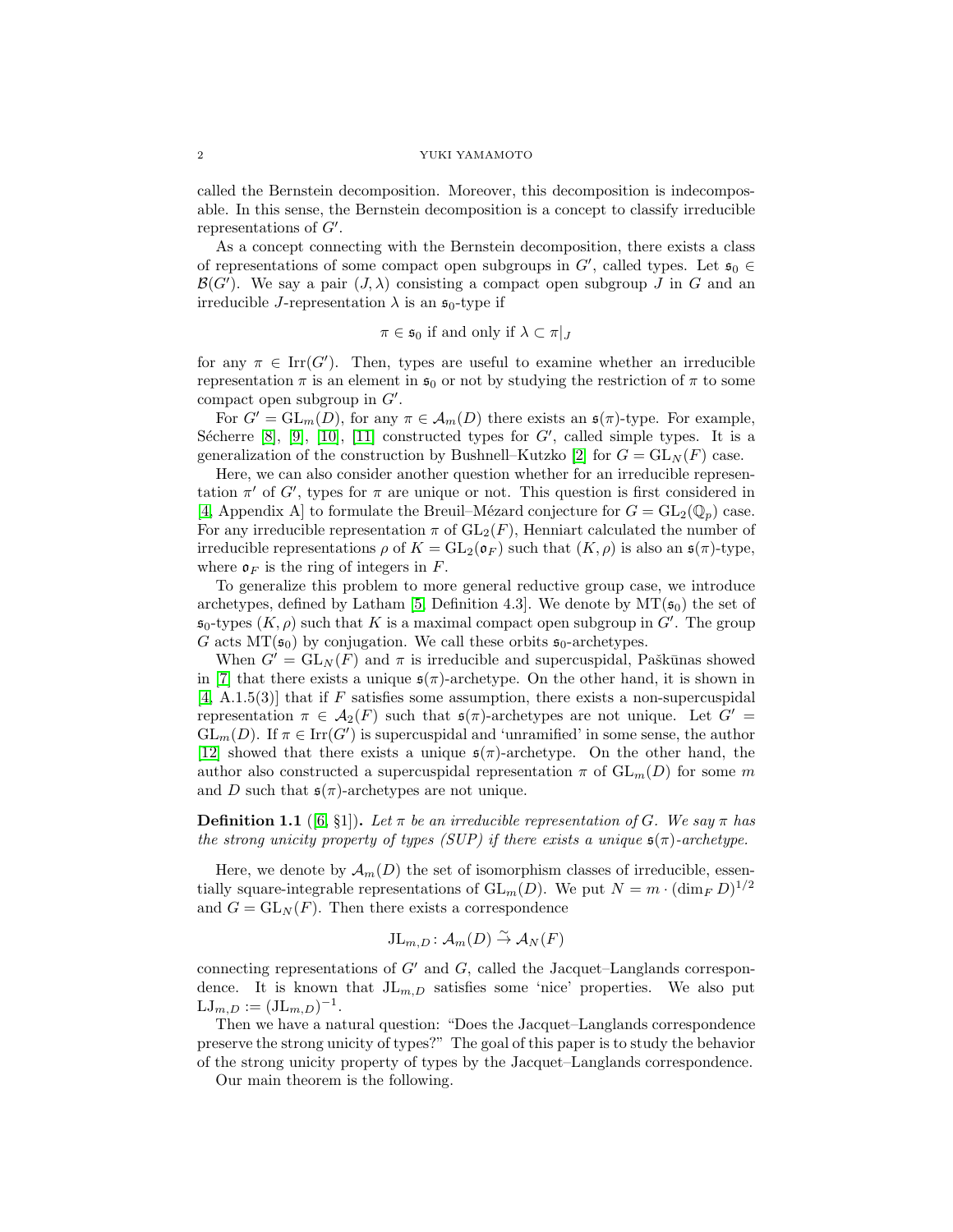- **Theorem 1.2** (Theorem 3.3). (1) For some F, m and D, the map  $JL_{m,D}$  does not preserve the strong unicity property of types.
	- (2) For some F, m' and D', the map  $LJ_{m',D'}$  does not preserve the strong unicity property of types.

Acknowledgments I am deeply grateful to my supervisor Naoki Imai for giving helpful comments to improve the draft. I also thank Yuanqing Cai for his insightful suggestions. I was supported by the FMSP program at Graduate School of Mathematical Sciences, the University of Tokyo. I am also supported by JSPS KAKENHI Grant Number JP21J13751.

#### 2. Preliminaries

<span id="page-2-1"></span><span id="page-2-0"></span>2.1. Notation. For a division F-algebra D, we denote by  $\mathfrak{o}_D$  the ring of integers in D.

Let  $G$  be a locally profinite group, and let  $H$  be a closed subgroup in  $G$ . For  $g \in G$ , we put  $^{g}H = gHg^{-1}$ . For a representation  $\rho$  of H, we define a  $^{g}H$ representation  $g \rho$  by  $g \rho(g h g^{-1}) = \rho(h)$  for  $h \in H$ .

<span id="page-2-2"></span>2.2. Simple type. We recall simple types for inner forms of  $GL_N$ , which are types for essentially square-integrable representations, from [\[8\]](#page-4-1), [\[9\]](#page-4-2), [\[10\]](#page-4-3), [\[11\]](#page-4-4).

Simple types are constructed from information of a 4-tuple  $[\mathfrak{A}, n, 0, \beta]$ , called a simple stratum. Simple strata  $[\mathfrak{A}, n, 0, \beta]$  satisfies some conditions, for example,  $\beta$ is an element in  $M_m(D)$  such that  $F[\beta]$  is an extension field of F. From  $[\mathfrak{A}, n, 0, \beta]$ , we can define compact open subgroups  $J = J(\beta, \mathfrak{A}), J^1 = J^1(\beta, \mathfrak{A})$  and  $H^1 =$  $H^1(\beta, \mathfrak{A})$  in  $G' = GL_m(D)$ . To construct simple types, we need two constructions of irreducible J-representations:

- (1) We can define a finite set  $\mathscr{C}(\beta, \mathfrak{A})$  of 'simple characters' from  $[\mathfrak{A}, n, 0, \beta]$ . When we take  $\theta \in \mathscr{C}(\beta, \mathfrak{A})$ , we can define a unique irreducible  $J^1$ -representation  $\eta_{\theta}$  up to isomorphism. Moreover, we can take a 'nice' extension  $\kappa$  of  $\eta_{\theta}$  to J, called a  $\beta$ -extension.
- (2) Suppose  $J/J^1$  is isomorphic to  $GL_l(\mathbf{f})^{\times j}$ , where **f** is a finite field. When  $\eta$  is an irreducible cuspidal representation of  $GL_l(f)$ , we can take the inflation σ of  $η^{\otimes j}$  to J.

When we take  $\kappa$  and  $\sigma$  as above, we put  $\lambda = \kappa \otimes \sigma$ , and then  $(J, \lambda)$  is a simple type. If  $(J, \lambda)$  is a type for some supercuspidal representation, we say  $(J, \lambda)$  is a maximal simple type.

From two distinct simple strata  $[\mathfrak{A}, n, 0, \beta]$  and  $[\mathfrak{A}', n', 0, \beta']$ , we may construct the same simple type. In this case, it is shown in [\[1,](#page-4-11) Theorem 9.4] that  $[F(\beta]:F] =$  $[F[\beta'] : F].$ 

<span id="page-2-3"></span>2.3. **Parametric degree.** For  $\pi \in A_m(D)$ , we can define a positive integer  $\delta(\pi)$ as in [\[3,](#page-4-12) §2], called the parametric degree of  $\pi$ .

We recall the definition of  $\delta(\pi)$  for some supercuspidal representation  $\pi$ . Let  $(J, \lambda)$  be a maximal simple type which is also an  $\mathfrak{s}(\pi)$ -type. Suppose  $(J, \lambda)$  is associated with a simple stratum  $[\mathfrak{A}, n, 0, \beta]$ . Then there exist two irreducible representations  $\kappa$  and  $\sigma$  of J such that

•  $\kappa$  is constructed from a 'simple character' associated with  $[\mathfrak{A}, n, 0, \beta],$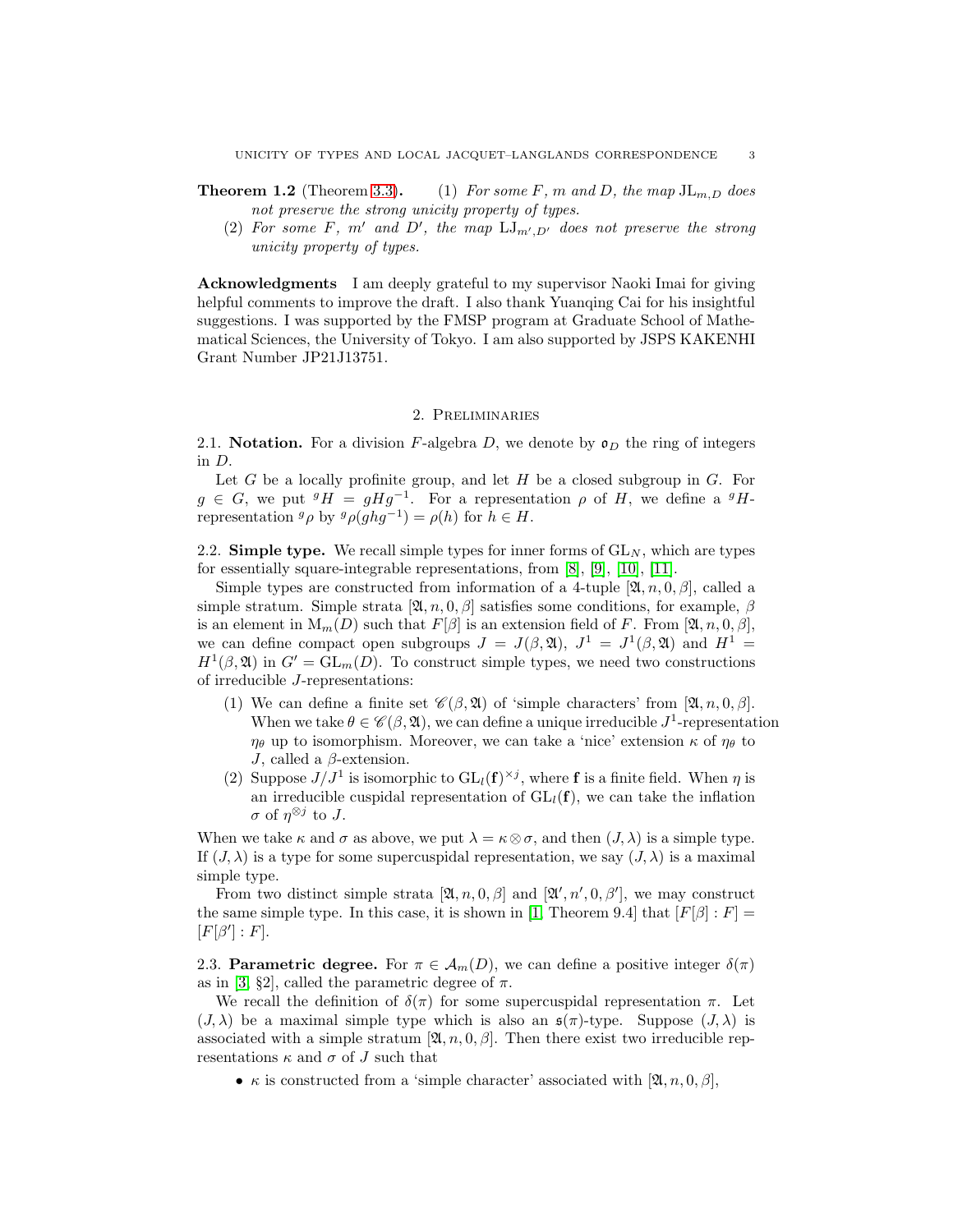#### 4 YUKI YAMAMOTO

- $\bullet$   $\sigma$  is the inflation of some irreducible representation of a product of general linear groups over some finite field, and
- $\lambda = \kappa \otimes \sigma$ .

In this case, we can define a positive integer  $\delta_0(\sigma_{\mathfrak{B}})$  as in [\[3,](#page-4-12) 2.4, 2.6] and we put  $\delta_0(\lambda) := \delta_0(\sigma_{\mathfrak{B}})[F(\beta):F].$ 

- **Proposition 2.1** ([\[3,](#page-4-12) Proposition 2.7]). (1) The integer  $\delta_0(\lambda)$  is independent of the choice of simple strata and representations  $\sigma$  and  $\kappa$  such that  $\lambda \cong$ κ ⊗ σ.
	- (2) If  $(J, \lambda)$  and  $(J', \lambda')$  are simple types which are also  $\mathfrak{s}(\pi)$ -types for some irreducible representation  $\pi$ , then  $\delta_0(\lambda) = \delta_0(\lambda')$ .

Then, for  $\pi' \in \mathcal{A}_m(D)$  which is supercuspidal, we can define a positive integer  $\delta(\pi')$  by  $\delta(\pi') = \delta_0(\lambda)$  for a maximal simple type  $(J, \lambda)$  which is also an  $\mathfrak{s}(\pi)$ -type.

We can generalize the parametric degree  $\delta(\pi)$  to any  $\pi \in A_m(D)$ . The integer  $\delta(\pi)$  satisfies the following properties.

<span id="page-3-3"></span><span id="page-3-1"></span>**Proposition 2.2** ([\[3,](#page-4-12) 2.7.3, 2.8 Corollary 1]). (1) For any  $\pi \in A_m(D)$ , the integer  $\delta(\pi)$  divides  $N = m \cdot (\dim_F D)^{1/2}$ .

- <span id="page-3-2"></span>(2) For  $\pi \in \mathcal{A}_N(F)$ , the representation  $\pi$  is supercuspidal if and only if  $\delta(\pi)$  =  $N$ .
- (3) For any m and D, the map  $J_{m,D}$  preserves the parametric degree, that is, we have  $\delta(\mathrm{JL}_{m,D}(\pi')) = \delta(\pi')$  for any  $\pi' \in \mathcal{A}_m(D)$ .

## 3. Main examples

<span id="page-3-0"></span>**Example 3.1.** We consider  $N = 2$  and  $G' = D^{\times}$ , where D is a quaternion algebra of F. Suppose the order of the residual field of F is 2. Then, by  $[4, A, 1.5(3)]$  $[4, A, 1.5(3)]$ there exists an essentially square-integrable representation  $\pi$  of  $G = GL_2(F)$  and irreducible representations  $\rho_1$  and  $\rho_2$  of  $K = GL_2(\mathfrak{o}_F)$  such that  $\rho_1 \ncong \rho_2$  and  $(K, \rho_i)$ is an  $\mathfrak{s}(\pi)$ -type for  $i = 1, 2$ .

To show  $\pi$  does not have SUP, suppose  $\rho_1$  and  $\rho_2$  are G-conjugate. Then there exists  $g \in G$  such that  $K = gKg^{-1}$  and  $\rho_2 \cong g_{\rho_1}$ . Since the normalizer of K is  $F^{\times}K$ , there exist  $t \in F^{\times}$  and  $k \in K$  such that  $g = tk$ . Here, we have  ${}^{k}\rho_1 \cong \rho_1$ since  $\rho_1$  is a K-representation and  $k \in K$ . Moreover, we also have  ${}^t\rho_1 \cong \rho_1$  since t is an element in the center of G. Therefore  $\rho_2 \cong {}^g \rho_1 = {}^{tk} \rho_1 \cong {}^t \rho_1 \cong \rho_1$ , which is a contradiction.

On the other hand, we put  $\pi' := LJ_{1,D}(\pi)$ . Since  $\pi'$  is an irreducible representation of  $D^{\times}$ , which is the multiplicative group of a central division F-algebra, the representation  $\pi'$  has SUP. That is, although  $\pi'$  has SUP, the image  $\pi = JL_{1,D}(\pi')$ does not have SUP. Therefore,  $J_{L_1,D}$  does not preserve the strong unicity of types.

**Example 3.2.** We consider  $N = 4$  and  $G' = GL_2(D)$ , where D is a quaternion algebra of F. Let  $E_1/F$  be a ramified quadratic extension of fields, and let  $E/E_1$  be an unramified quadratic extension of fields. We consider an embedding  $E \hookrightarrow M_2(D)$ as in [\[12,](#page-4-9) Example 7.1]. We can take an element  $\beta \in E$  such that  $E = F[\beta]$  and a 4-tuple  $[\mathfrak{A}, n, 0, \beta]$  is a simple stratum, where  $\mathfrak{A} = M_2(\mathfrak{o}_D)$  and  $n \in \mathbb{Z}_{>0}$  is defined from  $\mathfrak A$  and  $\beta$ . Let  $(J, \lambda)$  be a maximal simple type associated with the simple stratum [ $\mathfrak{A}, n, 0, \beta$ ], and let  $(\tilde{J}, \Lambda)$  be a maximal extension of  $(J, \lambda)$  in G. We put  $\pi':=c\text{--Ind}_{\bar{J}}^G \Lambda$ . Then  $\pi'$  is irreducible and supercuspidal, and  $\pi'$  does not have SUP by [\[12,](#page-4-9) §7].